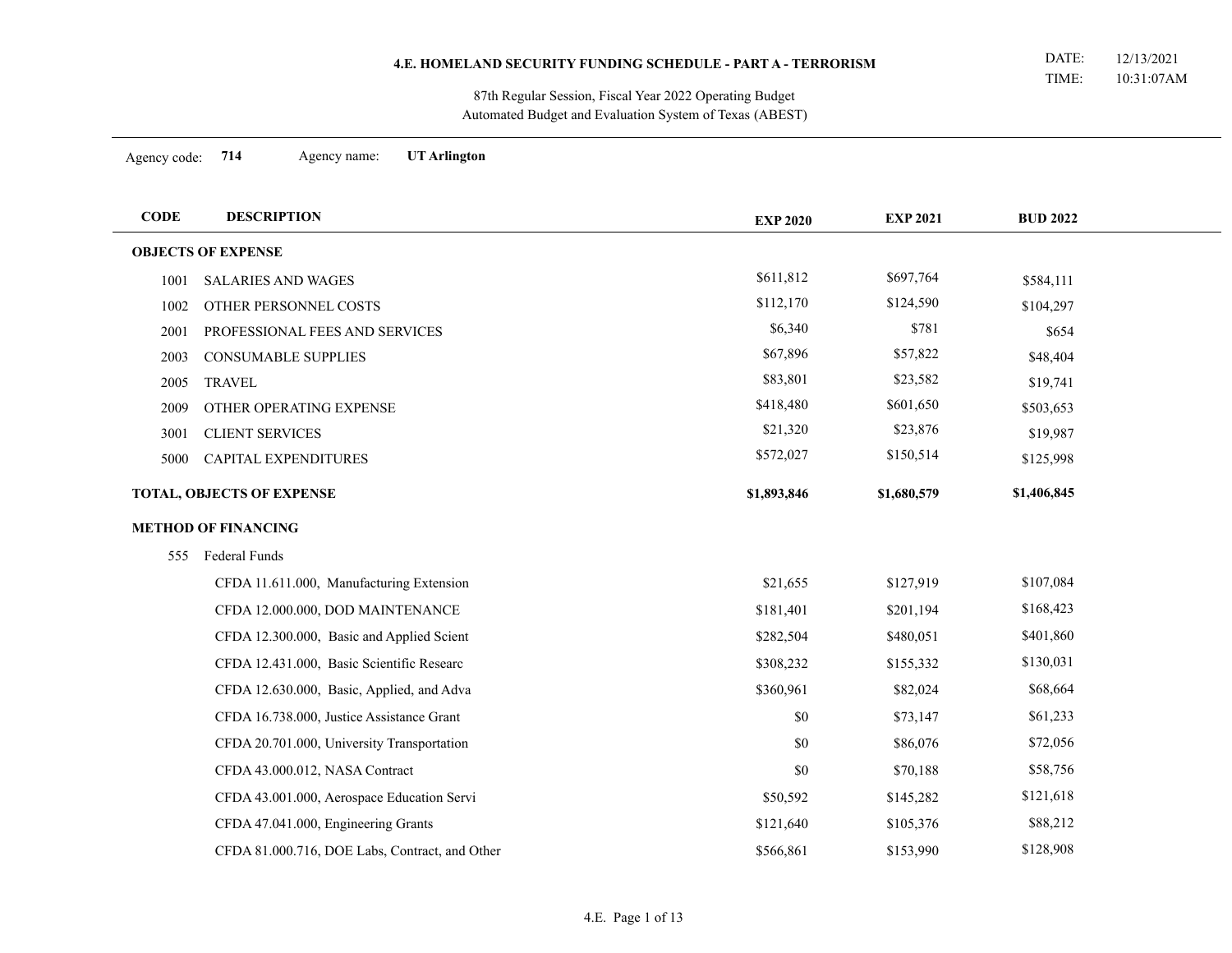Automated Budget and Evaluation System of Texas (ABEST) 87th Regular Session, Fiscal Year 2022 Operating Budget

Agency code: **714** Agency name: **UT Arlington**

| CODE<br><b>DESCRIPTION</b>      | <b>EXP 2020</b> | <b>EXP 2021</b> | <b>BUD 2022</b> |  |
|---------------------------------|-----------------|-----------------|-----------------|--|
| Subtotal, MOF (Federal Funds)   | \$1,893,846     | \$1,680,579     | \$1,406,845     |  |
| <b>TOTAL, METHOD OF FINANCE</b> | \$1,893,846     | \$1,680,579     | \$1,406,845     |  |

#### **FULL-TIME-EQUIVALENT POSITIONS**

#### **NO FUNDS WERE PASSED THROUGH TO LOCAL ENTITIES**

# **NO FUNDS WERE PASSED THROUGH TO OTHER STATE AGENCIES OR INSTITUTIONS OF HIGHER EDUCATION**

#### **USE OF HOMELAND SECURITY FUNDS**

Funds to support National Homeland Security Initiatives including but not limited to emergency response , sensors and detection, radiation therapy, computer security, and electronic communications.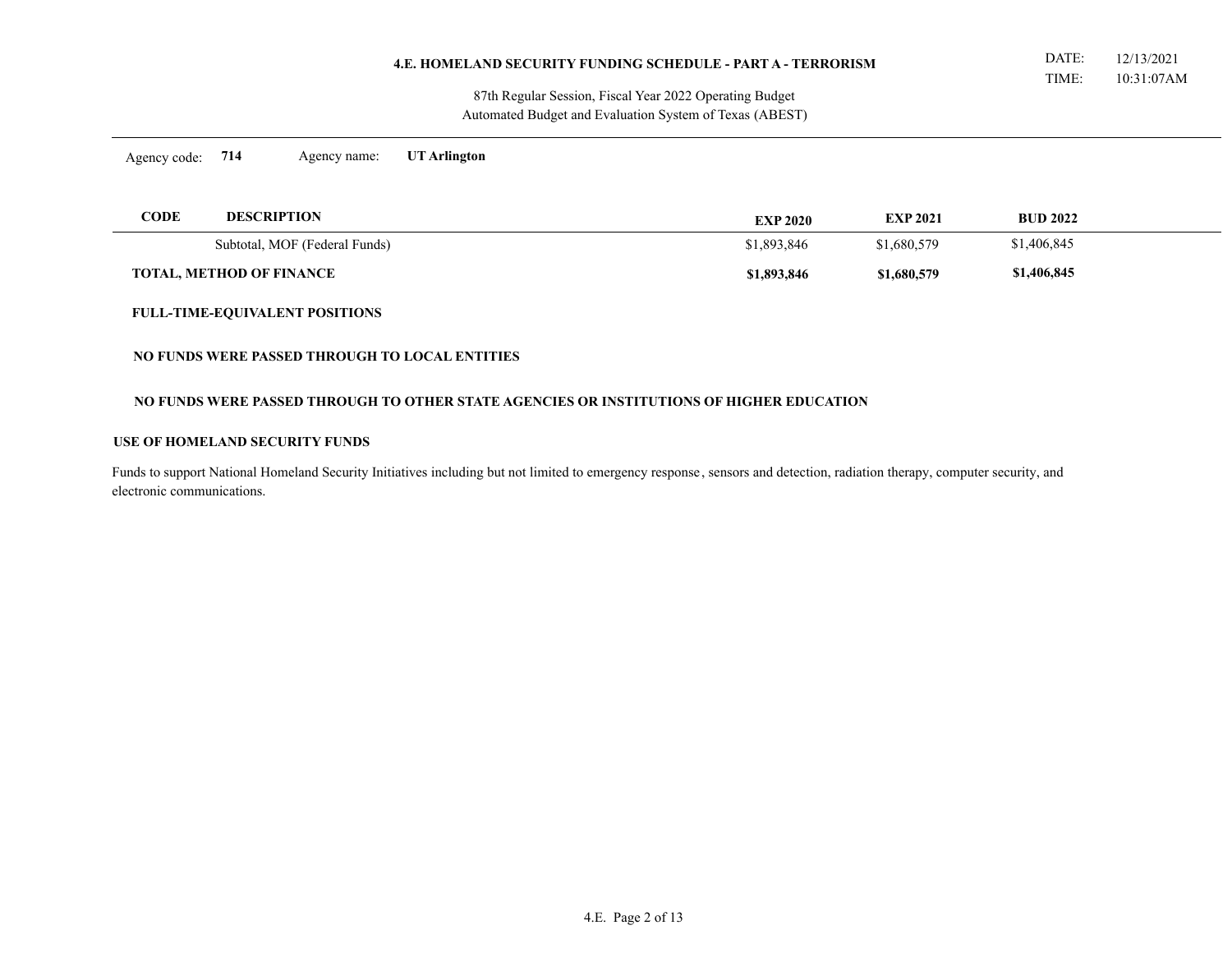| <b>4.E. HOMELAND SECURITY FUNDING SCHEDULE - PART A - TERRORISM</b><br><b>Funds Passed through to Local Entities</b><br>87th Regular Session, Fiscal Year 2022 Operating Budget<br>Automated Budget and Evaluation System of Texas (ABEST) |  |              |                 |                 |                 |  | 12/13/2021<br>10:31:07AM |
|--------------------------------------------------------------------------------------------------------------------------------------------------------------------------------------------------------------------------------------------|--|--------------|-----------------|-----------------|-----------------|--|--------------------------|
| Agency code: 714                                                                                                                                                                                                                           |  | Agency name: | UT Arlington    |                 |                 |  |                          |
| <b>CODE</b><br><b>DESCRIPTION</b>                                                                                                                                                                                                          |  |              | <b>EXP 2020</b> | <b>EXP 2021</b> | <b>BUD 2022</b> |  |                          |
|                                                                                                                                                                                                                                            |  |              |                 |                 |                 |  |                          |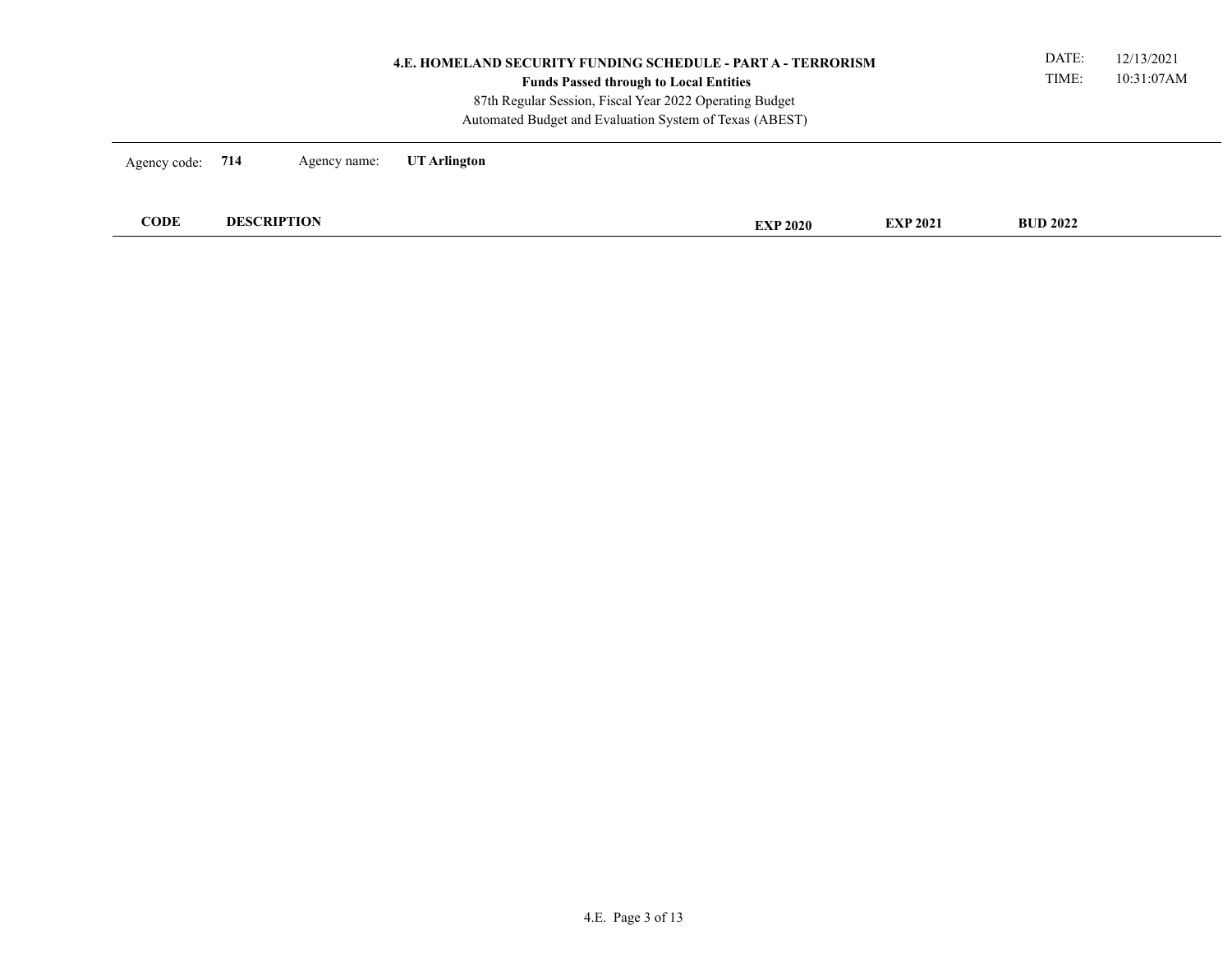| UT Arlington<br>Agency code: 714<br>Agency name:<br><b>CODE</b><br><b>DESCRIPTION</b><br><b>BUD 2022</b><br><b>EXP 2021</b><br><b>EXP 2020</b> | <b>4.E. HOMELAND SECURITY FUNDING SCHEDULE - PART A - TERRORISM</b><br><b>Funds Passed through to State Agencies</b><br>87th Regular Session, Fiscal Year 2022 Operating Budget<br>Automated Budget and Evaluation System of Texas (ABEST) |  |  |  |  |  |  | DATE:<br>TIME: | 12/13/2021<br>10:31:07AM |
|------------------------------------------------------------------------------------------------------------------------------------------------|--------------------------------------------------------------------------------------------------------------------------------------------------------------------------------------------------------------------------------------------|--|--|--|--|--|--|----------------|--------------------------|
|                                                                                                                                                |                                                                                                                                                                                                                                            |  |  |  |  |  |  |                |                          |
|                                                                                                                                                |                                                                                                                                                                                                                                            |  |  |  |  |  |  |                |                          |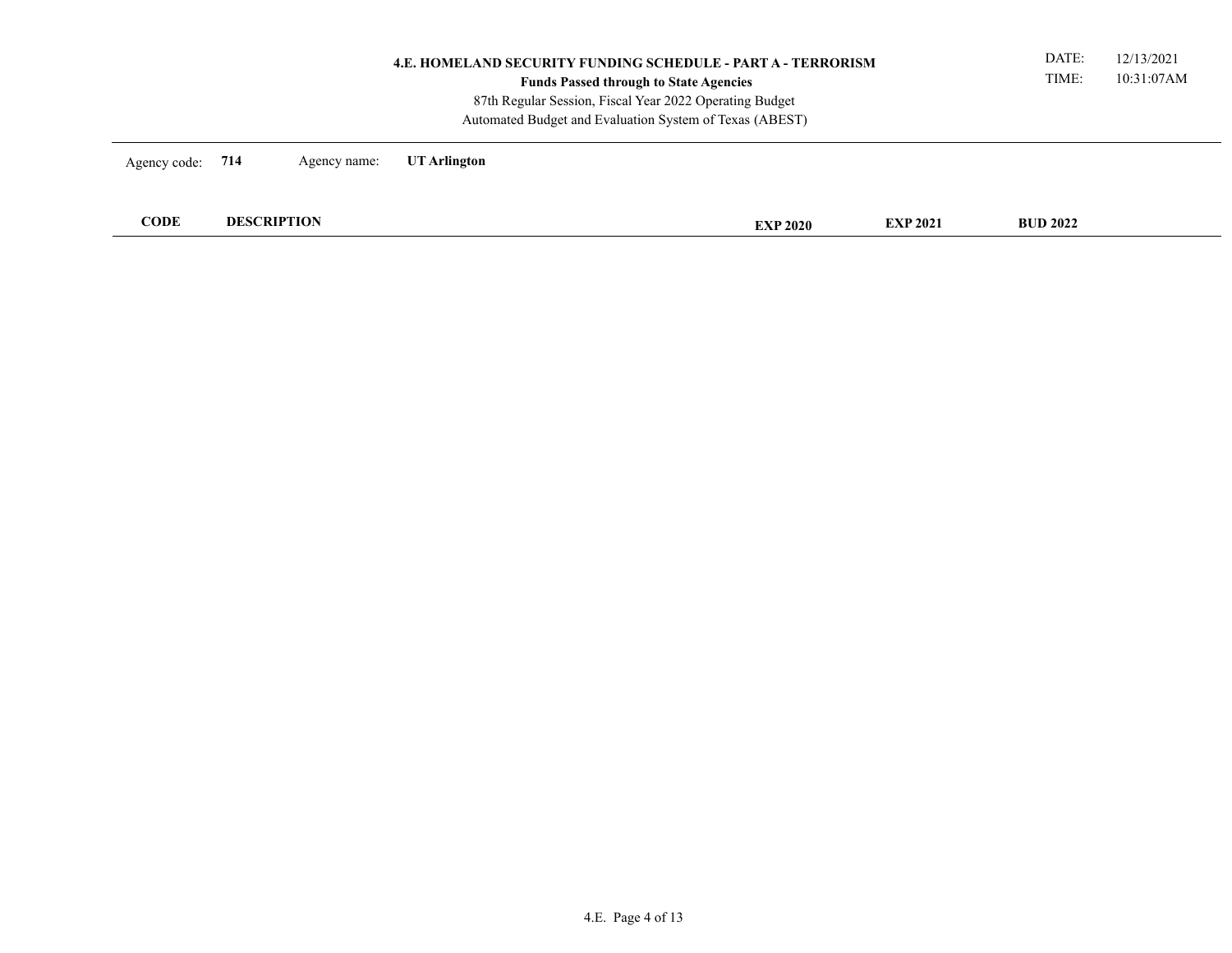Automated Budget and Evaluation System of Texas (ABEST) 87th Regular Session, Fiscal Year 2022 Operating Budget

Agency code: **714** Agency name: **UT Arlington**

| <b>CODE</b> | <b>DESCRIPTION</b>                                   | <b>EXP 2020</b> | <b>EXP 2021</b> | <b>BUD 2022</b> |  |
|-------------|------------------------------------------------------|-----------------|-----------------|-----------------|--|
|             | <b>OBJECTS OF EXPENSE</b>                            |                 |                 |                 |  |
| 1001        | <b>SALARIES AND WAGES</b>                            | \$1,606,707     | \$1,914,599     | \$2,101,291     |  |
| 1002        | OTHER PERSONNEL COSTS                                | \$230,585       | \$220,302       | \$241,784       |  |
| 2001        | PROFESSIONAL FEES AND SERVICES                       | \$174,549       | \$532,660       | \$584,600       |  |
| 2003        | CONSUMABLE SUPPLIES                                  | \$212,136       | \$453,913       | \$498,174       |  |
| 2005        | <b>TRAVEL</b>                                        | \$71,310        | \$15,618        | \$17,141        |  |
| 2009        | OTHER OPERATING EXPENSE                              | \$2,958,754     | \$2,600,554     | \$2,854,133     |  |
| 3001        | <b>CLIENT SERVICES</b>                               | \$466,877       | \$574,250       | \$630,245       |  |
| 4000        | <b>GRANTS</b>                                        | \$424,545       | \$440,387       | \$483,329       |  |
| 5000        | CAPITAL EXPENDITURES                                 | \$82,180        | \$93,722        | \$102,861       |  |
|             | TOTAL, OBJECTS OF EXPENSE                            | \$6,227,643     | \$6,846,005     | \$7,513,558     |  |
|             | <b>METHOD OF FINANCING</b>                           |                 |                 |                 |  |
|             | 555 Federal Funds                                    |                 |                 |                 |  |
|             | CFDA 10.001.000, AGRICULTURAL RESEARCH BAS           | \$0             | \$33,097        | \$36,324        |  |
|             | CFDA 11.417.000, Sea Grant Support                   | \$0             | \$109,278       | \$119,934       |  |
|             | CFDA 11.419.000, Coastal Zone Management             | \$18,876        | \$65,689        | \$72,094        |  |
|             | CFDA 11.431.000, Climate and Atmospheric             | \$36,690        | \$167,008       | \$183,293       |  |
|             | CFDA 11.459.000, Weather and Air Quality             | \$120,544       | \$0             | \$0             |  |
|             | CFDA 11.478.000, COASTAL OCEAN PROGRAM               | \$52,261        | \$56,048        | \$61,513        |  |
|             | CFDA 11.609.000, Measurement and Engineer            | \$0             | \$13,324        | \$14,623        |  |
|             | CFDA 11.611.000, Manufacturing Extension             | \$473,003       | \$393,888       | \$432,296       |  |
|             | CFDA 11.620.000, Science, Tech, Business Ed Outreach | \$252,895       | \$0             | \$0             |  |
|             | CFDA 12.000.000, DOD MAINTENANCE                     | \$47,778        | \$96,054        | \$105,420       |  |
|             | CFDA 12.300.000, Basic and Applied Scient            | \$435,662       | \$221,147       | \$242,711       |  |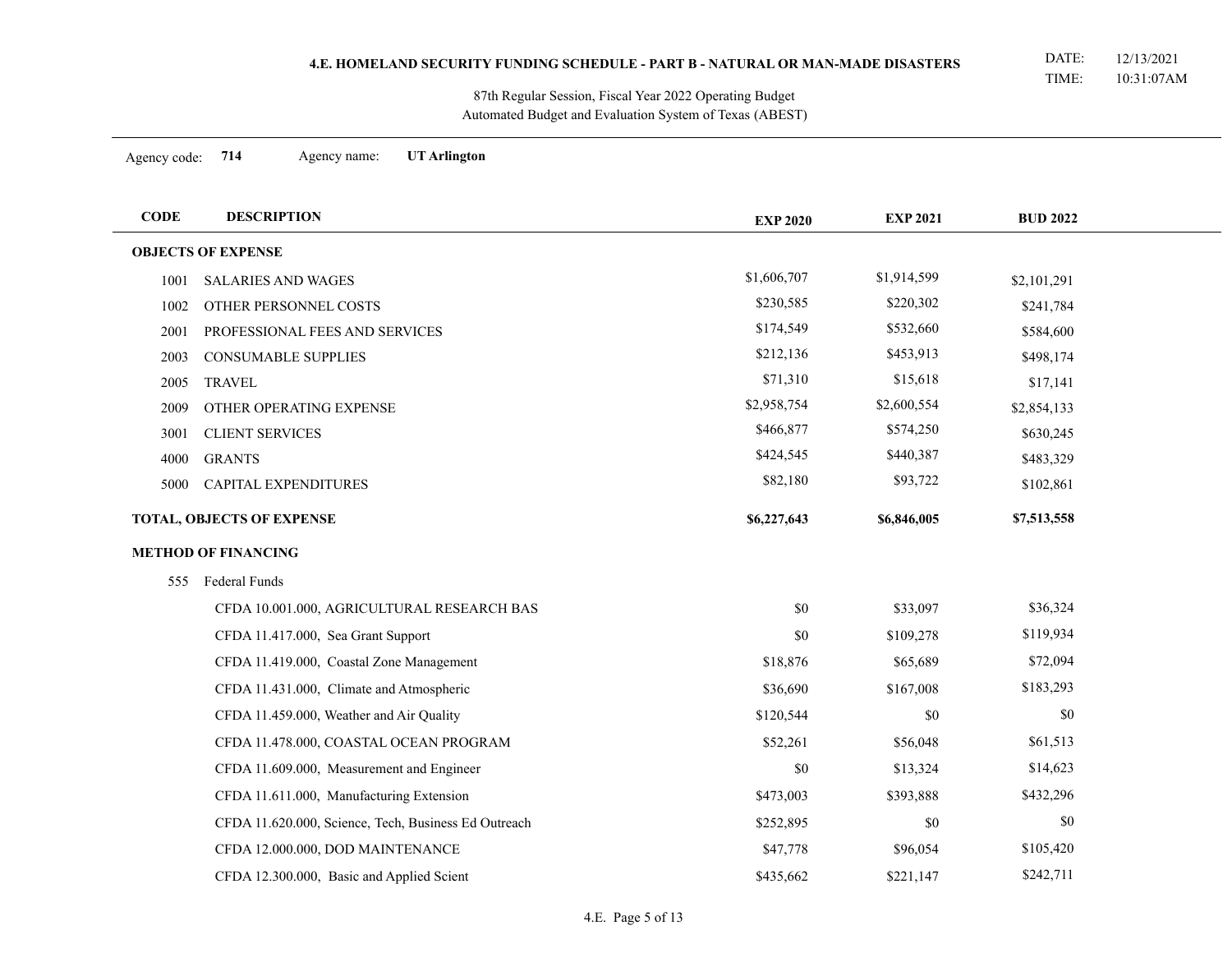Automated Budget and Evaluation System of Texas (ABEST) 87th Regular Session, Fiscal Year 2022 Operating Budget

Agency code: **714** Agency name: **UT Arlington**

 $\overline{\phantom{a}}$ 

| <b>CODE</b> | <b>DESCRIPTION</b>                                | <b>EXP 2020</b> | <b>EXP 2021</b> | <b>BUD 2022</b> |  |
|-------------|---------------------------------------------------|-----------------|-----------------|-----------------|--|
| 555         | <b>Federal Funds</b>                              |                 |                 |                 |  |
|             | CFDA 12.431.000, Basic Scientific Researc         | \$9,847         | \$171,368       | \$188,078       |  |
|             | CFDA 12.630.000, Basic, Applied, and Adva         | \$147,925       | \$184,205       | \$202,167       |  |
|             | CFDA 12.800.000, Air Force Defense Resear         | \$1,888,687     | \$1,747,168     | \$1,917,534     |  |
|             | CFDA 17.502.000, Occupational Safety and H        | \$74,229        | \$581           | \$638           |  |
|             | CFDA 20.205.000, Highway Planning and Cons        | \$15,028        | \$28,663        | \$31,458        |  |
|             | CFDA 20.701.000, University Transportation        | \$0             | \$51,767        | \$56,815        |  |
|             | CFDA 20.724.000, CAAP                             | \$0             | \$49,002        | \$53,780        |  |
|             | CFDA 43.001.000, Aerospace Education Servi        | \$176,274       | \$271,880       | \$298,391       |  |
|             | CFDA 45.310.000, STATE LIBRARY SERVICES           | \$70,151        | $\$0$           | \$0             |  |
|             | CFDA 47.041.000, Engineering Grants               | \$512,297       | \$735,330       | \$807,032       |  |
|             | CFDA 47.049.000, Mathematical and Physical        | \$89,293        | \$245,704       | \$269,663       |  |
|             | CFDA 47.050.000, Geosciences                      | \$116,502       | \$143,669       | \$157,678       |  |
|             | CFDA 47.070.000, Computer and Information         | \$533,678       | \$415,176       | \$455,660       |  |
|             | CFDA 47.074.000, Biological Sciences              | \$165,800       | \$111,511       | \$122,384       |  |
|             | CFDA 47.075.000, Social, Behavioral, and          | $\$0$           | \$21,085        | \$23,141        |  |
|             | CFDA 81.049.000, OFFICE OF ENERGY RESEARCH        | \$8,689         | \$177,756       | \$195,089       |  |
|             | CFDA 84.200.000, Graduate Assistance in Ar        | \$222,386       | \$299,823       | \$329,059       |  |
|             | CFDA 84.425.019, COVID SIP                        | \$0             | \$505,363       | \$554,641       |  |
|             | CFDA 93.000.000, National Death Index             | \$12,969        | \$0             | \$0             |  |
|             | CFDA 93.395.000, Cancer Treatment Research        | \$39,427        | \$57,358        | \$62,951        |  |
|             | CFDA 93.396.000, Cancer Biology Research          | \$96,399        | \$3,994         | \$4,383         |  |
|             | CFDA 93.837.000, Cardiovascular Diseases Research | \$282,953       | \$278,606       | \$305,773       |  |
|             | CFDA 93.846.000, Arthritis, Musculoskeleta        | \$161,707       | \$65,205        | \$71,563        |  |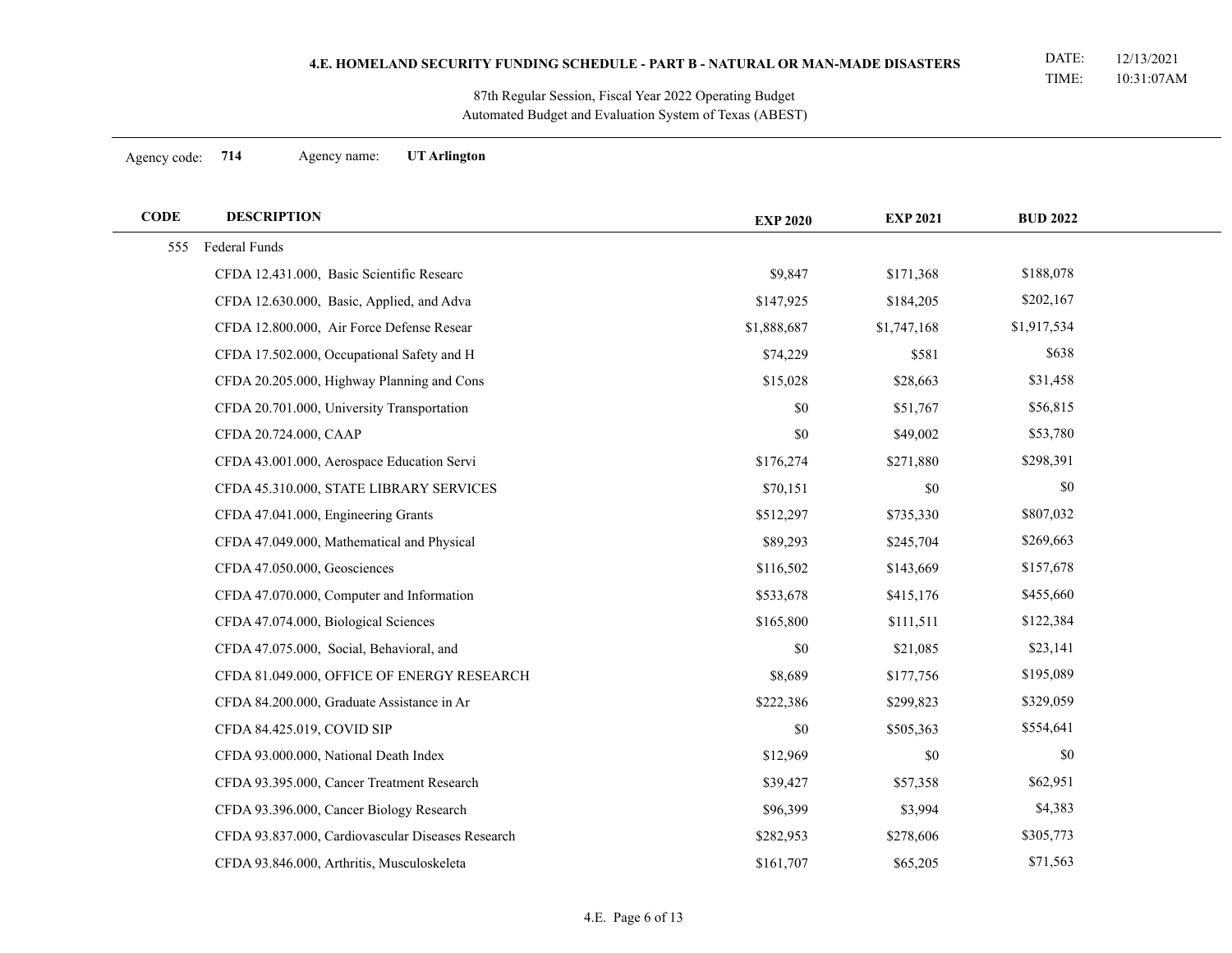Automated Budget and Evaluation System of Texas (ABEST) 87th Regular Session, Fiscal Year 2022 Operating Budget

Agency code: **714** Agency name: **UT Arlington**

| <b>CODE</b> | <b>DESCRIPTION</b>                                   | <b>EXP 2020</b> | <b>EXP 2021</b> | <b>BUD 2022</b> |  |
|-------------|------------------------------------------------------|-----------------|-----------------|-----------------|--|
| 555         | Federal Funds                                        |                 |                 |                 |  |
|             | CFDA 93.853.000, Clinical Research Related           | \$100,226       | \$38,286        | \$42,019        |  |
|             | CFDA 93.859.000, Biomedical Research and Research Tr | \$18,467        | \$0             | \$0             |  |
|             | CFDA 93.865.000, Child Health & Human Dvlpmt         | \$21,327        | \$49,841        | \$54,701        |  |
|             | CFDA 93.866.000, Aging Research                      | \$25,673        | \$21,749        | \$23,870        |  |
|             | CFDA 93.879.000, Medical Library Assistanc           | \$0             | \$15,382        | \$16,882        |  |
|             | Subtotal, MOF (Federal Funds)                        | \$6,227,643     | \$6,846,005     | \$7,513,558     |  |
|             | <b>TOTAL, METHOD OF FINANCE</b>                      | \$6,227,643     | \$6,846,005     | \$7,513,558     |  |

# **FULL-TIME-EQUIVALENT POSITIONS**

# **NO FUNDS WERE PASSED THROUGH TO LOCAL ENTITIES**

# **NO FUNDS WERE PASSED THROUGH TO OTHER STATE AGENCIES OR INSTITUTIONS OF HIGHER EDUCATION**

### **USE OF HOMELAND SECURITY FUNDS**

Funds to support National Homeland Security initiatives including but not limited to emergency response , sensors and detection, radiation therapy, computer security, and electronic communications.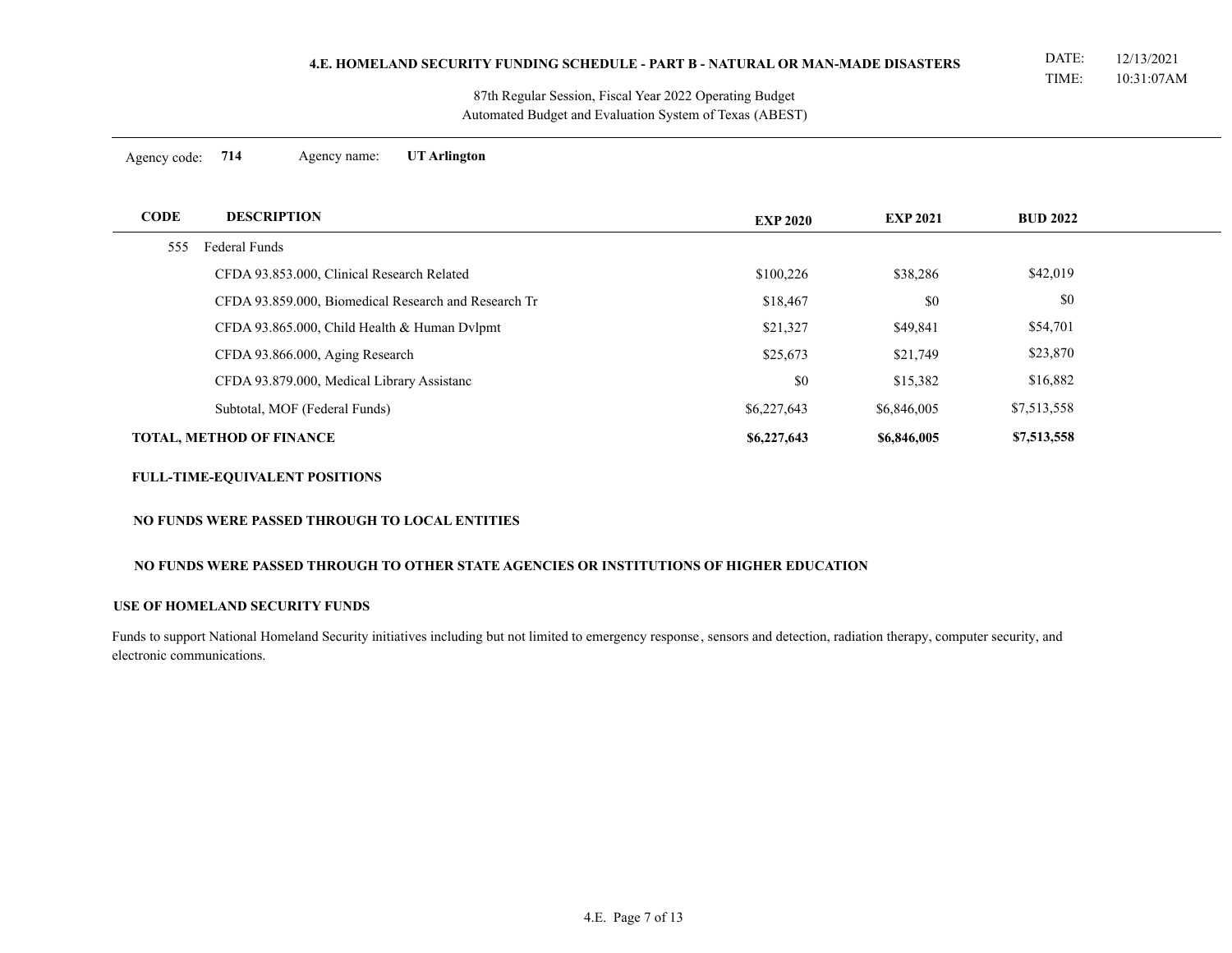| 4.E. HOMELAND SECURITY FUNDING SCHEDULE - PART B - NATURAL OR MAN-MADE DISASTERS<br><b>Funds Passed through to Local Entities</b><br>87th Regular Session, Fiscal Year 2022 Operating Budget<br>Automated Budget and Evaluation System of Texas (ABEST) |                    |              |              |  |                 |                 |                 | 12/13/2021<br>10:31:07AM |
|---------------------------------------------------------------------------------------------------------------------------------------------------------------------------------------------------------------------------------------------------------|--------------------|--------------|--------------|--|-----------------|-----------------|-----------------|--------------------------|
| Agency code: 714                                                                                                                                                                                                                                        |                    | Agency name: | UT Arlington |  |                 |                 |                 |                          |
| <b>CODE</b>                                                                                                                                                                                                                                             | <b>DESCRIPTION</b> |              |              |  | <b>EXP 2020</b> | <b>EXP 2021</b> | <b>BUD 2022</b> |                          |
|                                                                                                                                                                                                                                                         |                    |              |              |  |                 |                 |                 |                          |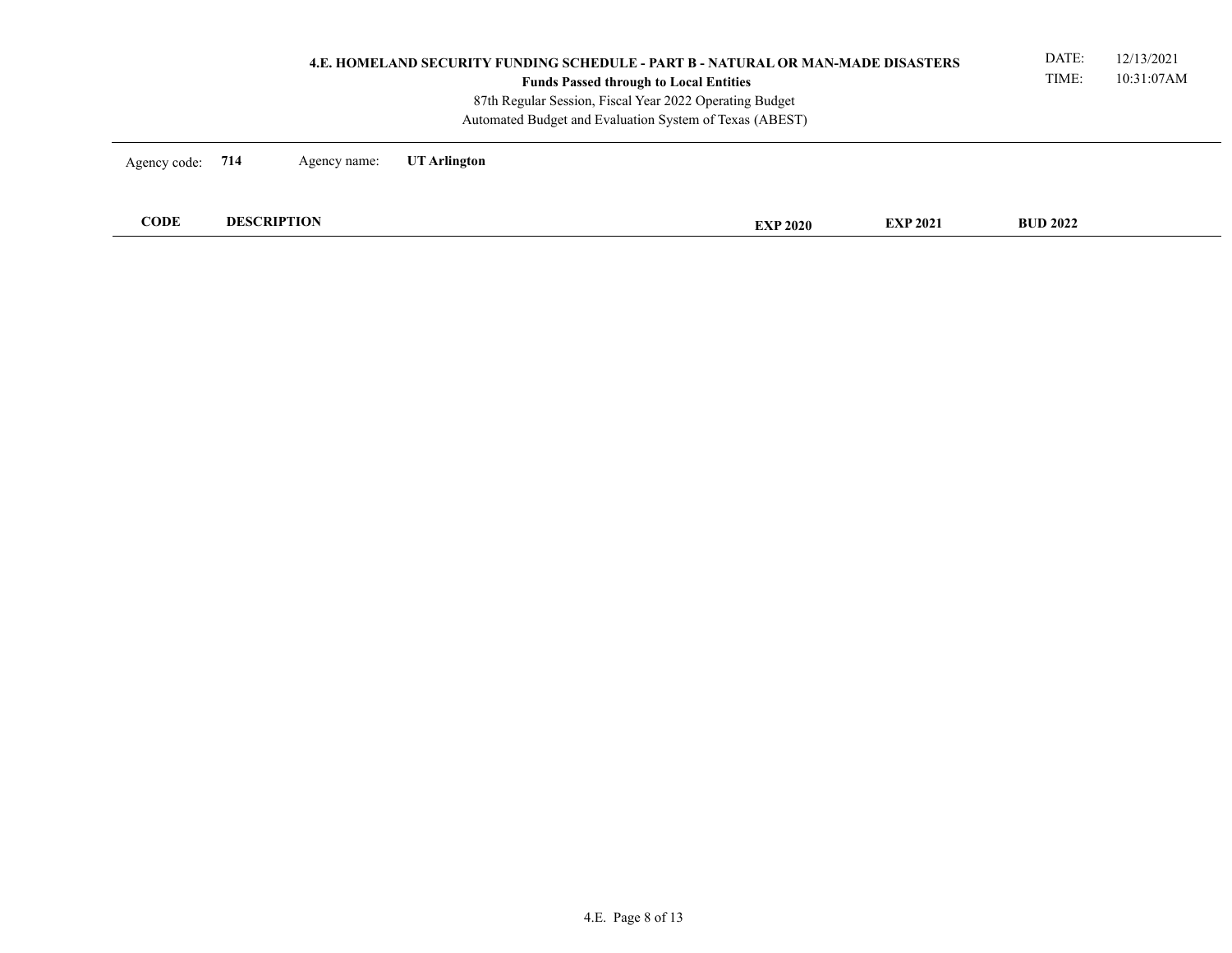| 4.E. HOMELAND SECURITY FUNDING SCHEDULE - PART B - NATURAL OR MAN-MADE DISASTERS<br><b>Funds Passed through to State Agencies</b><br>87th Regular Session, Fiscal Year 2022 Operating Budget<br>Automated Budget and Evaluation System of Texas (ABEST) |                    |              |              |  |                 |                 | DATE:<br>TIME:  | 12/13/2021<br>10:31:07AM |
|---------------------------------------------------------------------------------------------------------------------------------------------------------------------------------------------------------------------------------------------------------|--------------------|--------------|--------------|--|-----------------|-----------------|-----------------|--------------------------|
| Agency code: 714                                                                                                                                                                                                                                        |                    | Agency name: | UT Arlington |  |                 |                 |                 |                          |
| <b>CODE</b>                                                                                                                                                                                                                                             | <b>DESCRIPTION</b> |              |              |  | <b>EXP 2020</b> | <b>EXP 2021</b> | <b>BUD 2022</b> |                          |
|                                                                                                                                                                                                                                                         |                    |              |              |  |                 |                 |                 |                          |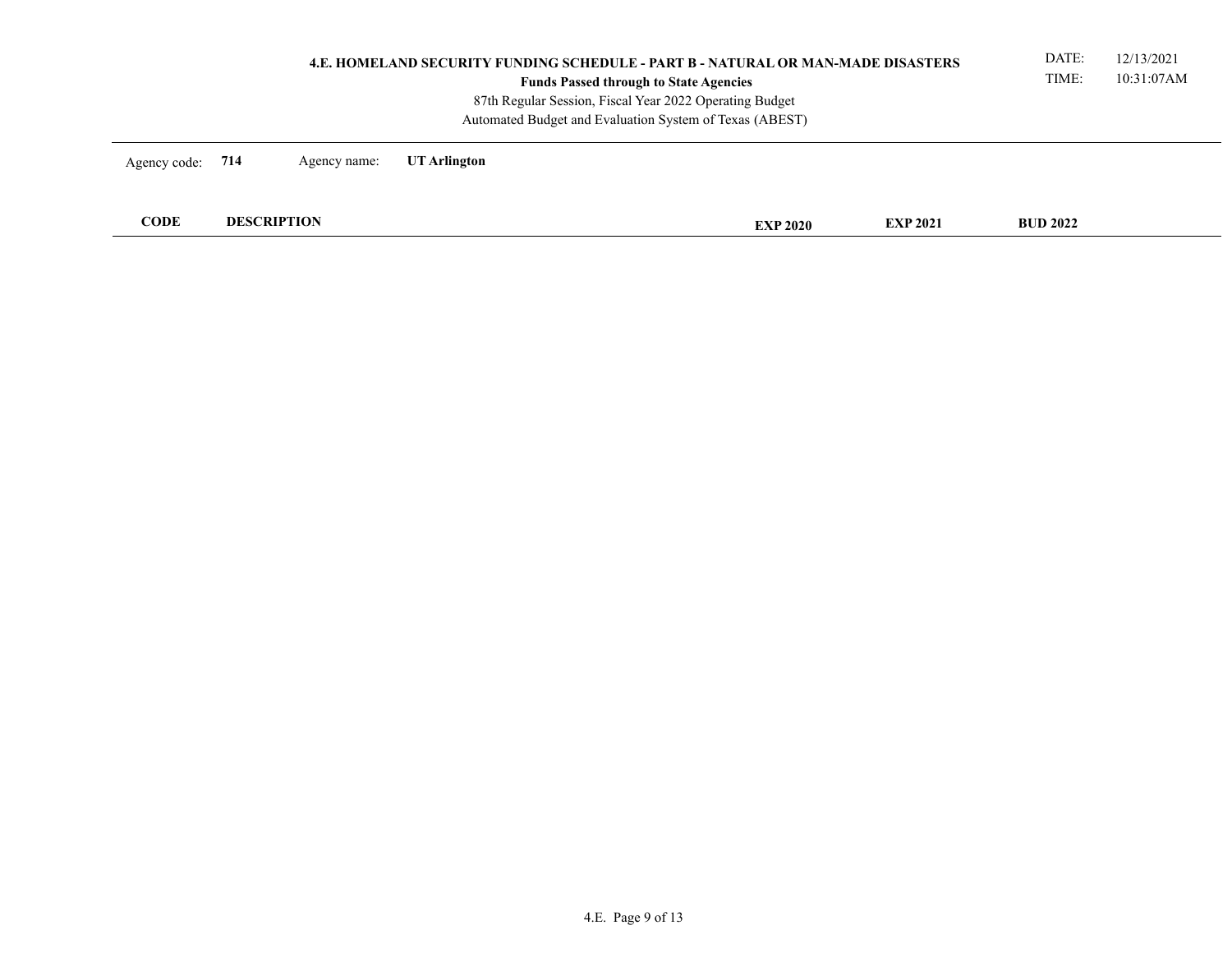Automated Budget and Evaluation System of Texas (ABEST) 87th Regular Session, Fiscal Year 2022 Operating Budget

Agency code: **714** Agency name: **UT Arlington**

÷

| <b>CODE</b> | <b>DESCRIPTION</b>              | <b>EXP 2020</b> | <b>EXP 2021</b> | <b>BUD 2022</b> |
|-------------|---------------------------------|-----------------|-----------------|-----------------|
|             | <b>OBJECTS OF EXPENSE</b>       |                 |                 |                 |
| 1001        | <b>SALARIES AND WAGES</b>       | \$14,067        | \$969,117       | \$8,055         |
| 1002        | OTHER PERSONNEL COSTS           | \$25,286        | \$313,938       | \$1,505         |
| 1005        | <b>FACULTY SALARIES</b>         | \$117,501       | \$52,320        | \$0             |
| 2001        | PROFESSIONAL FEES AND SERVICES  | \$24,989        | \$16,281        | \$0             |
| 2003        | <b>CONSUMABLE SUPPLIES</b>      | \$507,118       | \$578,491       | \$4,937         |
| 2004        | <b>UTILITIES</b>                | \$23,953        | \$10,623        | \$0             |
| 2005        | <b>TRAVEL</b>                   | \$28,323        | \$592           | \$0             |
| 2006        | <b>RENT - BUILDING</b>          | \$0             | \$24            | \$24,800        |
| 2007        | <b>RENT - MACHINE AND OTHER</b> | \$703           | \$157,291       | \$0             |
| 2009        | OTHER OPERATING EXPENSE         | \$2,145,081     | \$1,168,144     | \$25,012        |
| 3001        | <b>CLIENT SERVICES</b>          | \$100,214       | \$11,404        | \$0             |
|             | TOTAL, OBJECTS OF EXPENSE       | \$2,987,235     | \$3,278,225     | \$64,309        |
|             | <b>METHOD OF FINANCING</b>      |                 |                 |                 |
| 8888        | Local/Not Appropriated Funds    | \$2,987,235     | \$3,278,225     | \$64,309        |
|             | Subtotal, MOF (Other Funds)     | \$2,987,235     | \$3,278,225     | \$64.309        |
|             | TOTAL, METHOD OF FINANCE        | \$2,987,235     | \$3,278,225     | \$64,309        |

# **FULL-TIME-EQUIVALENT POSITIONS**

### **NO FUNDS WERE PASSED THROUGH TO LOCAL ENTITIES**

### **NO FUNDS WERE PASSED THROUGH TO OTHER STATE AGENCIES OR INSTITUTIONS OF HIGHER EDUCATION**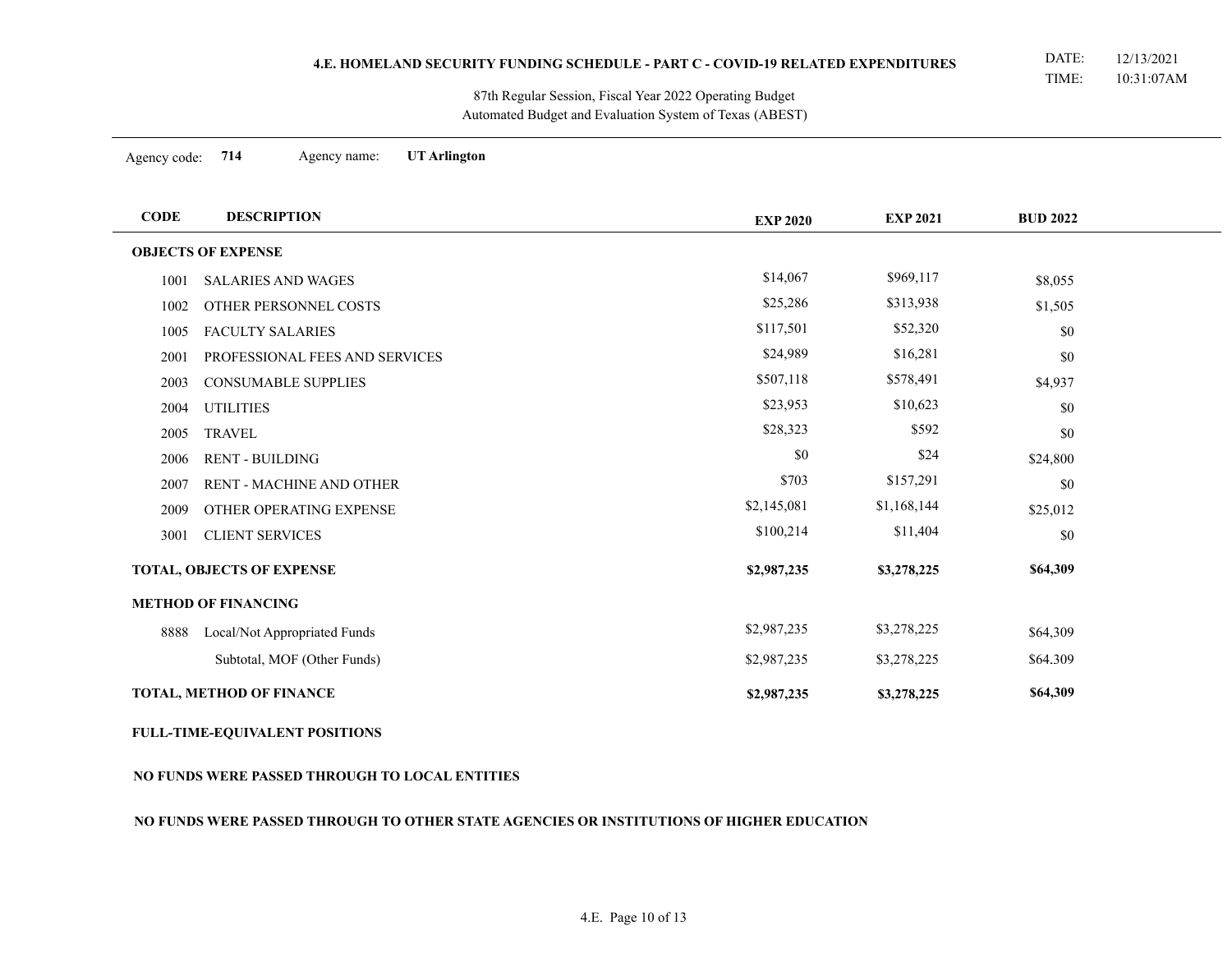|                                                                                                                    | <b>4.E. HOMELAND SECURITY FUNDING SCHEDULE - PART C - COVID-19 RELATED EXPENDITURES</b> |              |              |  |                 |                 | DATE:<br>TIME:  | 12/13/2021<br>10:31:07AM |
|--------------------------------------------------------------------------------------------------------------------|-----------------------------------------------------------------------------------------|--------------|--------------|--|-----------------|-----------------|-----------------|--------------------------|
| 87th Regular Session, Fiscal Year 2022 Operating Budget<br>Automated Budget and Evaluation System of Texas (ABEST) |                                                                                         |              |              |  |                 |                 |                 |                          |
| Agency code:                                                                                                       | 714                                                                                     | Agency name: | UT Arlington |  |                 |                 |                 |                          |
| <b>CODE</b>                                                                                                        | <b>DESCRIPTION</b>                                                                      |              |              |  | <b>EXP 2020</b> | <b>EXP 2021</b> | <b>BUD 2022</b> |                          |

# **USE OF HOMELAND SECURITY FUNDS**

UT Arlington's COVID-19 response includes a variety of expenditures using local funds to support students, to facilitate continued online instruction, to support remote working of faculty and staff, and to adapt campus for in-person living and instruction while adhering to health recommendations. Per guidance from the LBB, expenditures reflected in this report do not include any expenditures funded by the six federal COVID-19 relief bills, which are separately reported in the Disaster Federal Funds Submission (DFFS) report.

As of November 2021, expenditures from Designated Funds in FY 2020 through FY 2022 consist of the following:

- 23.8 percent, or \$1.5 million, are for Salaries, Benefits, and Other Compensation.
- 30.9 percent, or \$2.0 million, are for Computer Equipment, Software, Repair, and Supplies to support remote working of faculty and staff;
- 35.2 percent, or \$\$2.2 million, are for office supplies, furnishings, and consumables, mainly for remote working;
- 2.9 percent, or \$185,730, are for cleaning services on campus;
- 0.6 percent, or \$39,617, are for telecommunications and internet to support remote working;
- 0.8 percent, or \$49,635, are for medical supplies and services;
- 5.8 percent, or \$365,449, are for various other miscellaneous expenses, including freight delivery, travel, and some financial aid for students.

Budgeted amounts for FY 2022 are estimated.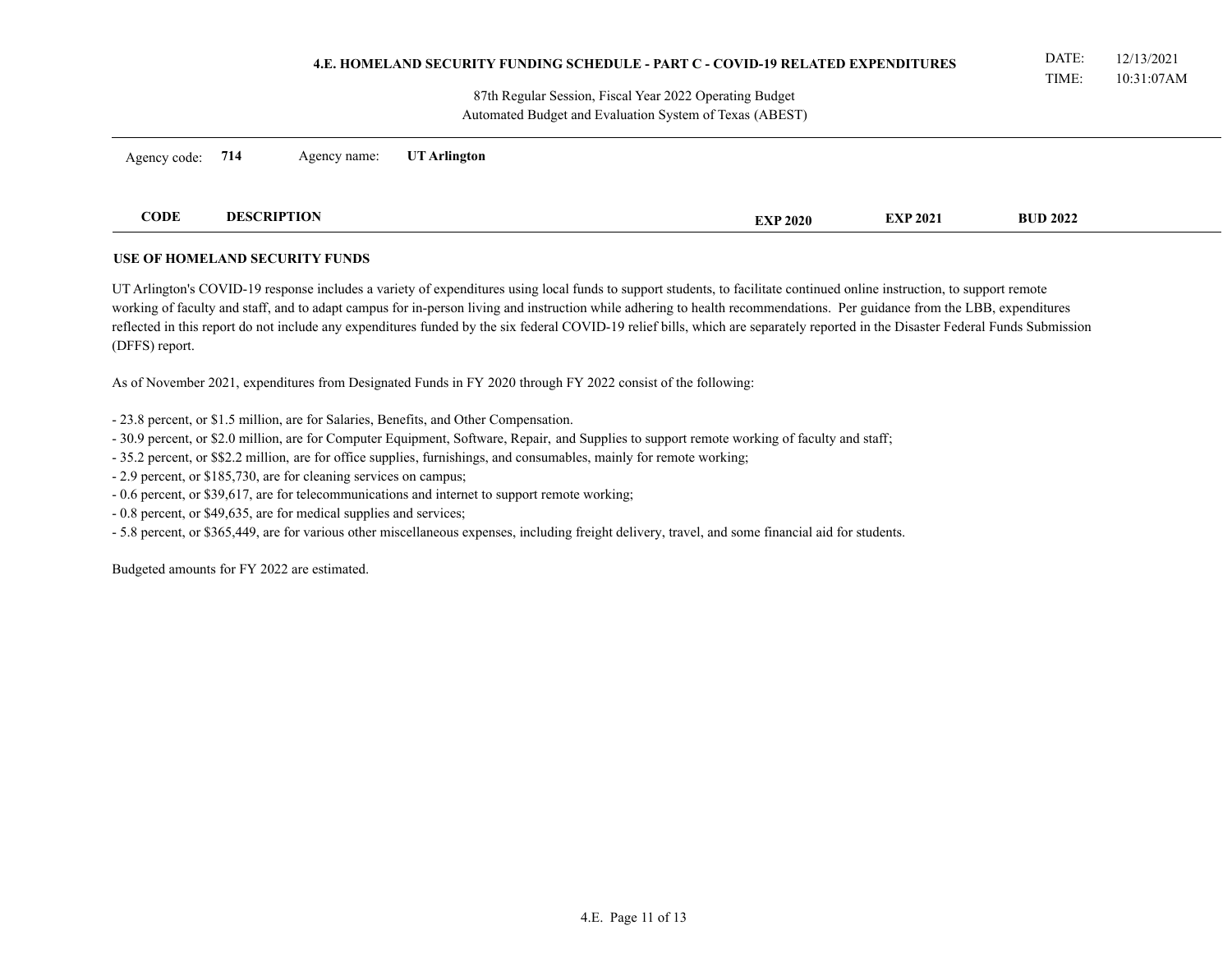| <b>4.E. HOMELAND SECURITY FUNDING SCHEDULE - PART C - COVID-19 RELATED EXPENDITURES</b><br><b>Funds Passed through to Local Entities</b><br>87th Regular Session, Fiscal Year 2022 Operating Budget<br>Automated Budget and Evaluation System of Texas (ABEST) |                    |              |              |  |                 |                 | DATE:<br>TIME:  | 12/13/2021<br>10:31:07AM |
|----------------------------------------------------------------------------------------------------------------------------------------------------------------------------------------------------------------------------------------------------------------|--------------------|--------------|--------------|--|-----------------|-----------------|-----------------|--------------------------|
| Agency code: 714                                                                                                                                                                                                                                               |                    | Agency name: | UT Arlington |  |                 |                 |                 |                          |
| <b>CODE</b>                                                                                                                                                                                                                                                    | <b>DESCRIPTION</b> |              |              |  | <b>EXP 2020</b> | <b>EXP 2021</b> | <b>BUD 2022</b> |                          |
|                                                                                                                                                                                                                                                                |                    |              |              |  |                 |                 |                 |                          |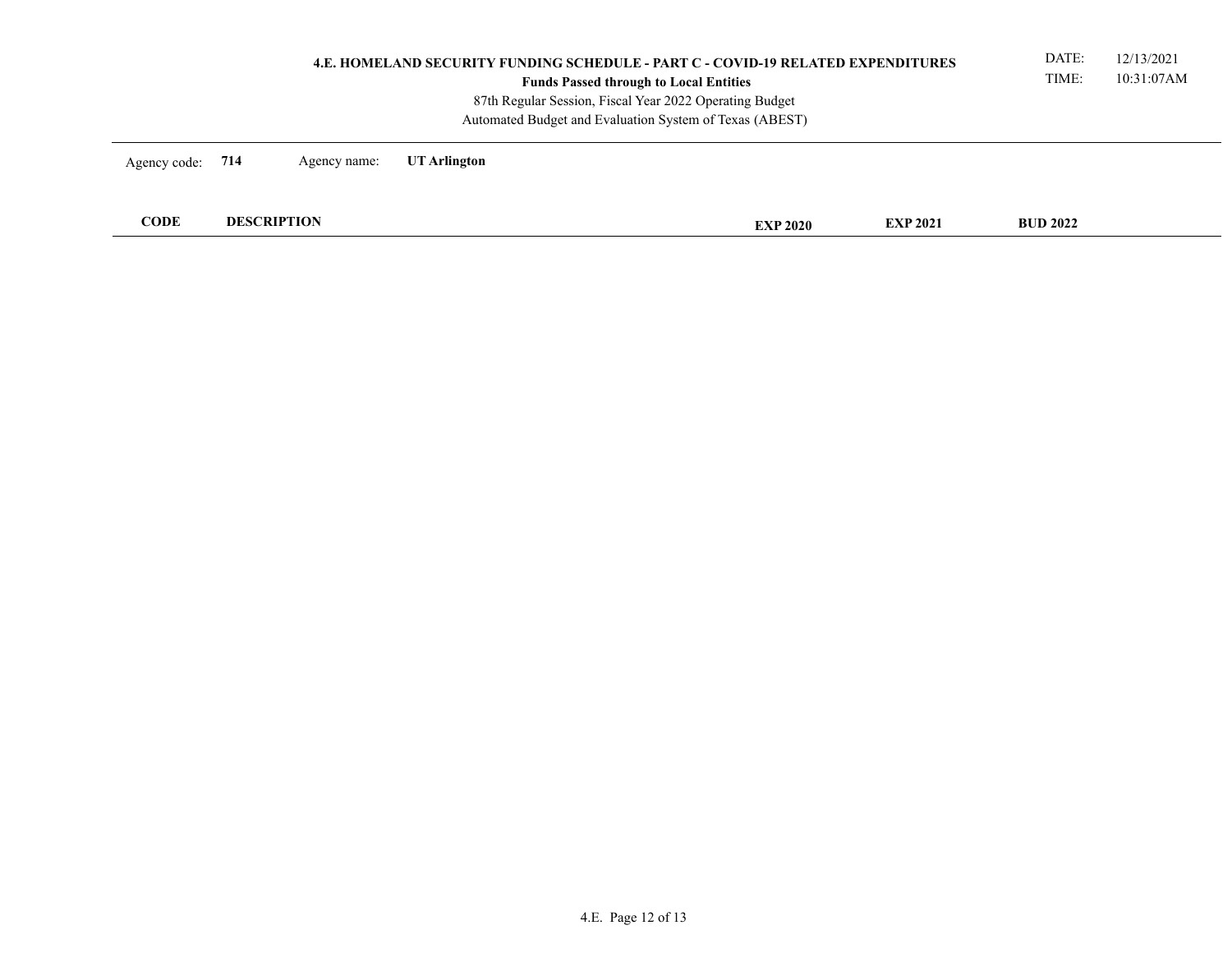|                  | <b>4.E. HOMELAND SECURITY FUNDING SCHEDULE - PART C - COVID-19 RELATED EXPENDITURES</b><br><b>Funds Passed through to State Agencies</b><br>87th Regular Session, Fiscal Year 2022 Operating Budget<br>Automated Budget and Evaluation System of Texas (ABEST) |                    |              |  |                 |                 | DATE:<br>TIME:  | 12/13/2021<br>10:31:07AM |
|------------------|----------------------------------------------------------------------------------------------------------------------------------------------------------------------------------------------------------------------------------------------------------------|--------------------|--------------|--|-----------------|-----------------|-----------------|--------------------------|
| Agency code: 714 |                                                                                                                                                                                                                                                                | Agency name:       | UT Arlington |  |                 |                 |                 |                          |
| <b>CODE</b>      |                                                                                                                                                                                                                                                                | <b>DESCRIPTION</b> |              |  | <b>EXP 2020</b> | <b>EXP 2021</b> | <b>BUD 2022</b> |                          |
|                  |                                                                                                                                                                                                                                                                |                    |              |  |                 |                 |                 |                          |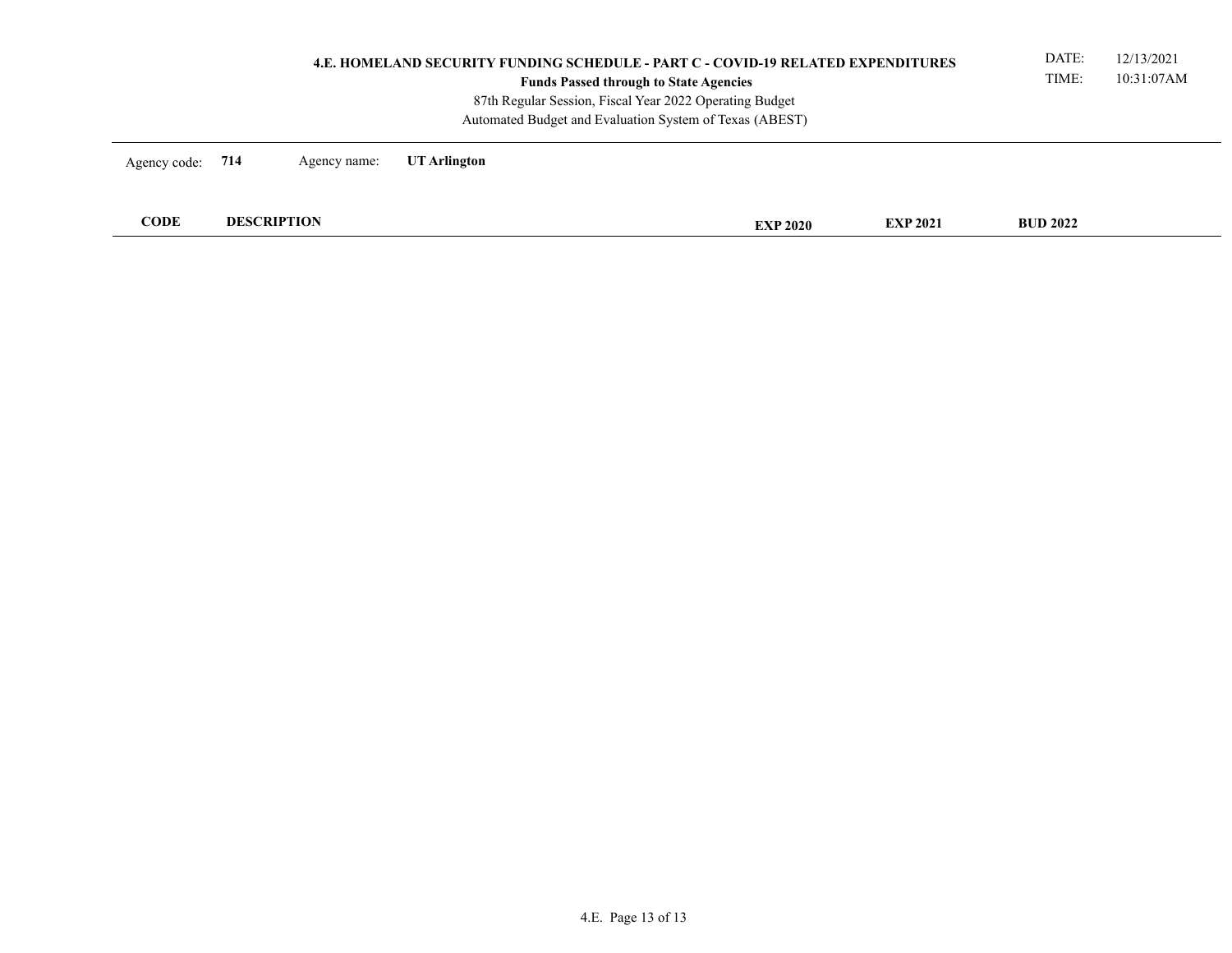Automated Budget and Evaluation System of Texas (ABEST)

Agency code: Agency name:

**Expanded or New Initiative:**

**Legal Authority for Item:**

**Description/Key Assumptions (including start up/implementation costs and ongoing costs):**

**State Budget by Program: IT Component: Involve Contracts > \$50,000:**

**TOTAL FTES**

**Description of IT Component Included in New or Expanded Initiative:**

**Is this IT component a New or Current Project?**

**FTEs related to IT Component?**

**Proposed Software:**

**Proposed Hardware:**

**Development Cost and Other Costs:**

**Type of Project:**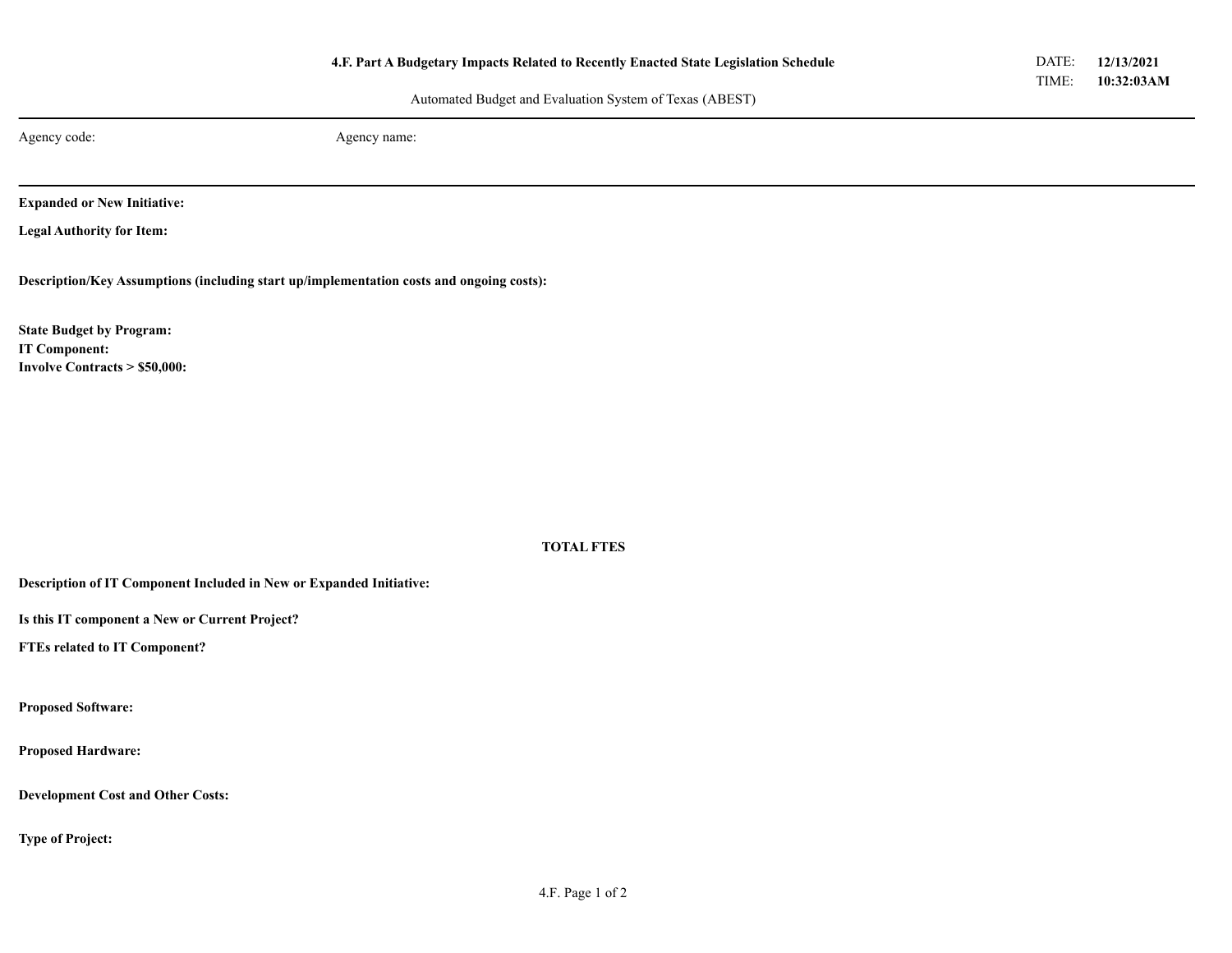Automated Budget and Evaluation System of Texas (ABEST)

Agency code: Agency name:

**Estimated IT Cost:**

**Total Over Life of Project**

**Contract Description:**